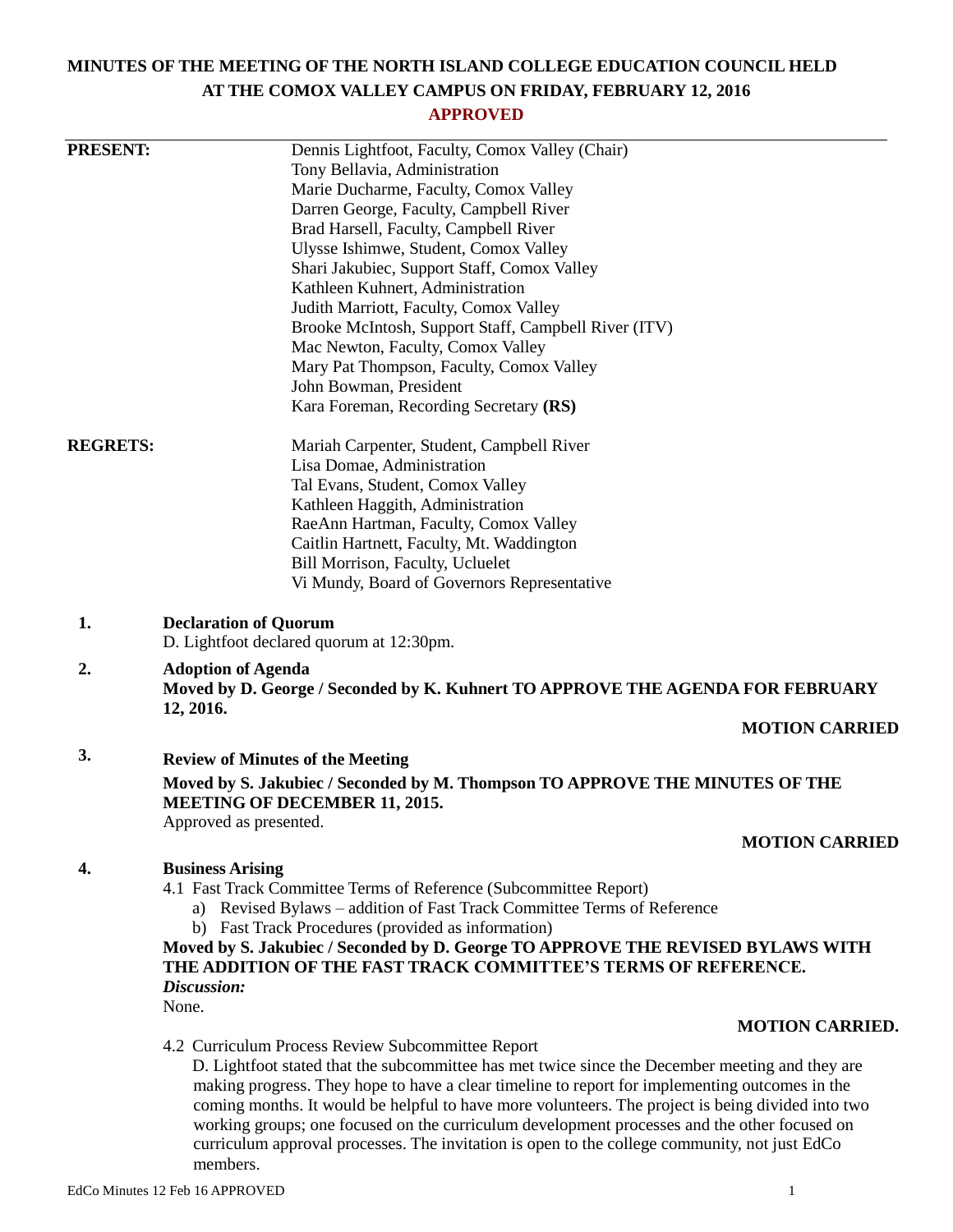#### **5. Committee Reports**

#### **5.1** *Education Council Chair Update/Information*

D. Lightfoot reviewed his report. There were no questions.

#### **5.2** *Planning and Standards Committee*

No meeting.

#### **Moved by K. Kuhnert / Seconded by M. Ducharme TO RESCIND POLICY 3-01 ACADEMIC PROGRESS EFFECTIVELY IMMEDIATELY.**

K. Kuhnert stated that this policy was last updated in 1998 and it has some contradictions with our new policies. And policy 3-19 Attendance and Performance in Course and Programs will soon be under review. The committee would like to rescind policy 3-01 now and then revise policy 3-19. *Discussion*:

None.

#### **MOTION CARRIED.**

#### **Moved by K. Kuhnert / Seconded by T. Bellavia TO APPROVE REVISED POLICY 3-17 INSTRUCTIONAL ACCOMMODATION AND ACCESS SERVICES FOR STUDENTS WITH DISABILITIES EFFECTIVELY IMMEDIATELY.**

K. Kuhnert stated that this policy is part of the student policy review framework project. It is the final policy from that review. It has been reviewed in consultation with the Access for Students with Disabilities (ASD) department.

T. Bellavia & N. Twynam stated that the major changes included:

- Outlines the process
- Clearly defines levels of responsibility for providing accommodations
- Steps are much clearer for students
- Complies with current legislation and revised definitions around the duty to accommodate
- Includes a process for handling disputes around accommodations

#### *Discussion*:

Q; The need for confidentiality is understood, however sometimes it's hard for faculty to effectively implement the required accommodations when they don't know the reason behind it, especially if there are impacts to other students.

A; Students are always asked if the instructor can be informed about the need for the accommodation. It is up to them whether that information is shared with the instructor. If it's evident that the accommodation may be disruptive, students are encouraged to allow instructors to have that information, but many of them have had negative experiences. Ultimately it is the student's choice. If faculty have concerns, they should speak with ASD faculty.

#### **Action Item**

**M. Ducharme** will ask the ASD chair to get this information out to faculty.

Q; Regarding Definitions; Accommodations – evaluative adaptations; does this only refer to Accommodated Exams and Assessments?

A; Yes, any test and assessment process. They have to meet the same learning outcomes; the accommodation relates to how we know that they are meet the learning outcomes.

It was noted that programs, such as Trades, which have practical applications provide additional challenges.

#### **MOTION CARRIED.**

# **5.3** *Fast Track Committee*

No meeting.

### **5.4** *Curriculum Committee*

**Minutes of Curriculum Meeting – January 22, 2016 Documents for Review**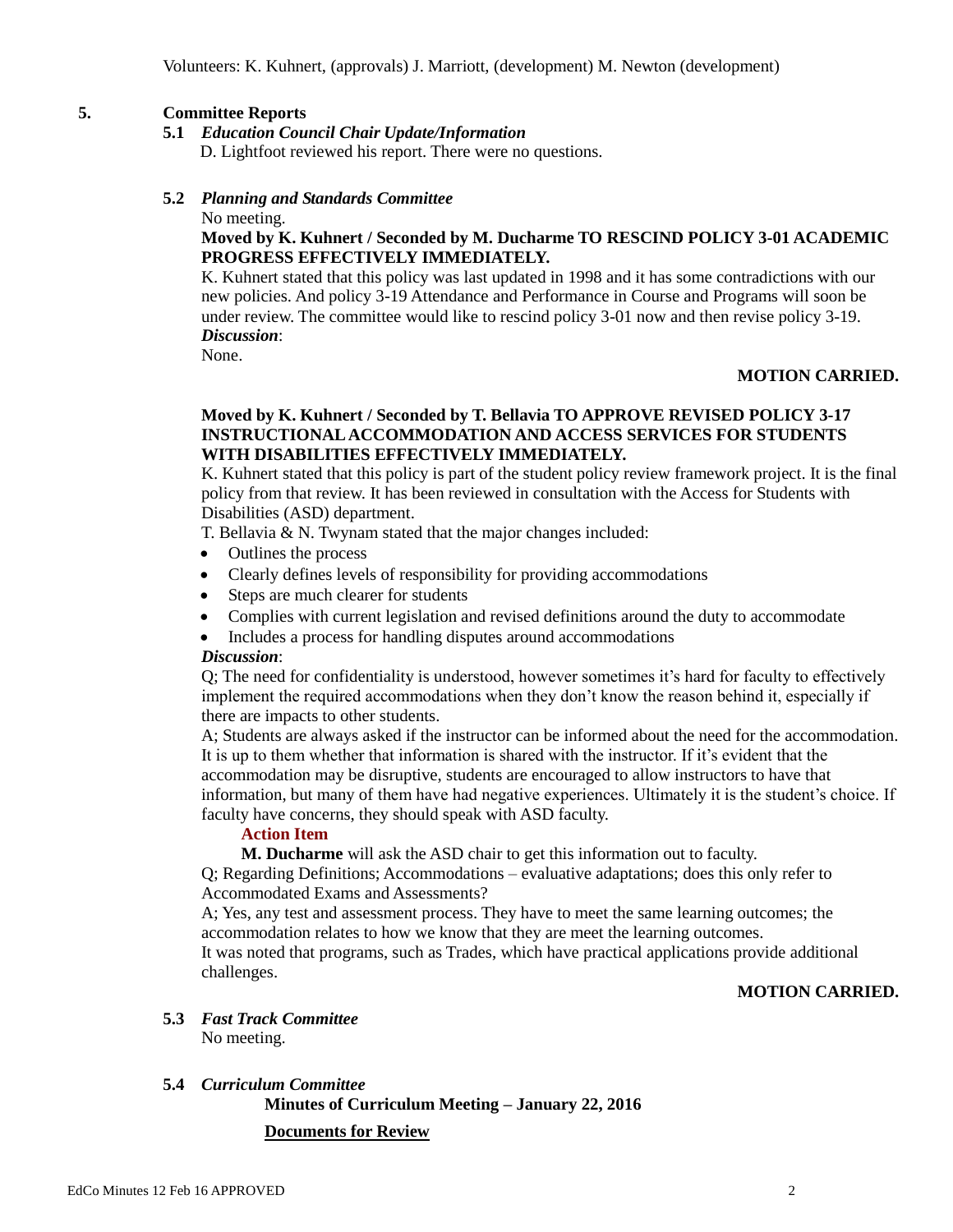#### **5.4.1 Program Revision – PDD Global Business Management Moved by T. Bellavia / Seconded by K. Kuhnert TO APPROVE THE PROGRAM REVISION.**

#### **EFFECTIVE/START DATE: FA 2016**

#### *Rationale:*

D. Lightfoot stated that this item was approved at the December 2015 EdCo meeting. At the January 22 Curriculum Committee meeting, M. Jones, (Student Records Office-SRO) advised that text had been added under the Program Requirements field that shouldn't be there. It was student advising information not related to Curriculum and credentialing. She requested that the item be brought back to EdCo to have this information removed. The Business department was in agreement with these changes. This advising information will be made available to the students on the website.

#### *Discussion*:

Q; Why is the term "semester" used? It is unique to this program.

A; The department wanted to make it clear that courses should be taken sequentially.

#### **5.4.2 Course Revision – ESL 042 IELTS Preparation – Reading & Writing Moved by T. Bellavia / Seconded by M. Ducharme TO APPROVE THE COURSE REVISION.**

#### **EFFECTIVE/START DATES: FA 2016 and FA 2017**

#### *Rationale:*

*Raising the prerequisites CLB 5 to CLB 6 – effective FA 2017 Removing the co-requisite – effective FA 2016 Discussion*:

It was noted that raising prerequisites requires the change be posted for 1 year prior to implementation.

#### **Action Item**

**RS** will add note regarding two effective dates when submitting documents to SRO.

#### **MOTION CARRIED.**

**5.4.3 Course Revision – ESL 043 IELTS Preparation – Listening & Speaking Moved by T. Bellavia / Seconded by B. Harsell TO APPROVE THE COURSE REVISION.**

#### **EFFECTIVE/START DATE: FA 2017**

#### *Rationale:*

*Raising the prerequisites CLB 5 to CLB 6 – effective FA 2017 Discussion*:

- Q; When this is posted on the website, is the implementation date listed?
- A; Yes, but K. Kuhnert will confirm this with SRO.

#### **Action Item**

**K. Kuhnert** will confirm with SRO.

#### **MOTION CARRIED.**

#### **5.4.4 New Course – AED 051 Work Experience Extension Moved by T. Bellavia / Seconded by M. Ducharme TO APPROVE THE NEW COURSE.**

### **EFFECTIVE/START DATE: WI 2016**

#### *Rationale:*

*The course completes a suite of Work Experience courses for students in ASD and in the Access Education Construction Labourer program.*

#### *Discussion*:

Q; Why is it listed as level ABE? It could have funding implications.

A; This is an issue with the form. M. Jones requested that the department use ABE for now. It was agreed that needs to be addressed and will be added to the subcommittee's review of the forms.

Other changes were noted (listed below).

**MOTION CARRIED.**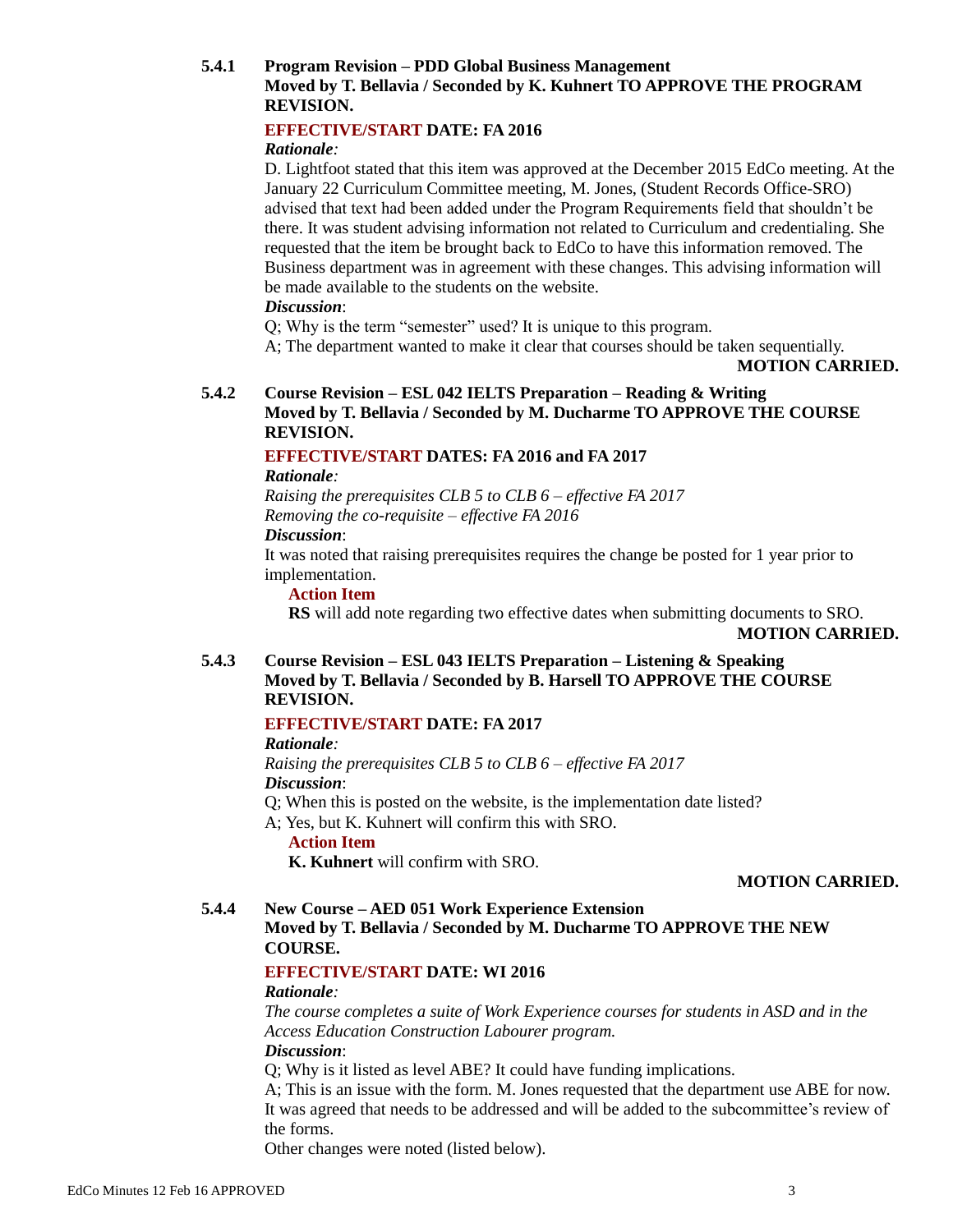#### **Required revision:**

#6 remove "Access Education" **Moved by T. Bellavia / Seconded by B. McIntosh TO REMOVE THE FIRST SENTENCE IN THE PREREQUISITES, "Documented cognitive or mental health disability."** This item was noted when reviewing the program. **Required revision:** #16 remove  $1<sup>st</sup>$  sentence

#### **MOTION CARRIED.**

### **5.4.5 New Course – AED 018 Advanced Work Experience I Moved by T. Bellavia / Seconded by B. Harsell TO APPROVE THE NEW COURSE.**

# **EFFECTIVE/START DATE: SP 2015**

*Rationale:*

*Students in the Construction Labourer program require this advanced unpaid work experience in order to generalize their skills to actual jobs. Discussion*: None.

#### **MOTION CARRIED.**

# **5.4.6 New Course – AED 019 Advanced Work Experience II Moved by T. Bellavia / Seconded by K. Kuhnert TO APPROVE THE NEW COURSE.**

## **EFFECTIVE/START DATE: SP 2015**

*Rationale:*

*Students in the Construction Labourer program require this advanced unpaid work experience in order to generalize their skills to actual jobs. Discussion*: None.

#### **MOTION CARRIED.**

#### **5.4.7 Program Revision – Construction Labourer**

**Moved by T. Bellavia / Seconded by M. Ducharme TO APPROVE THE PROGRAM REVISION.**

### **EFFECTIVE/START DATE: WI 2016**

#### *Rationale:*

*Students need an additional opportunity to practice and refine their skills in the work place before entering their final practicum.*

It was noted that because this program is delivered through one-time external funding, it has no calendar pages and revisions are made on a New Program form.

#### *Discussion*:

It was noted that AED 051 has "Documented cognitive or mental health disability" listed as a prerequisite but it is not listed in the program requirements. It was agreed that this sentence should be removed from the prerequisites for AED 051. A second motion was added there.

#### **MOTION CARRIED.**

# **5.4.8 Items 5.4.8 and 5.4.9 were bundled together**

**Program Revision – Landscape Horticulture Apprenticeship Training Moved by T. Bellavia / Seconded by D. George TO APPROVE THE PROGRAM REVISIONS.**

### **EFFECTIVE/START DATE: WI 2016**

*Rationale: English 034 has been deactivated. Discussion*: None.

**MOTION CARRIED.**

**5.4.9 Program Revision – Landscape Horticulture Fundamentals Certificate Taken with above.**